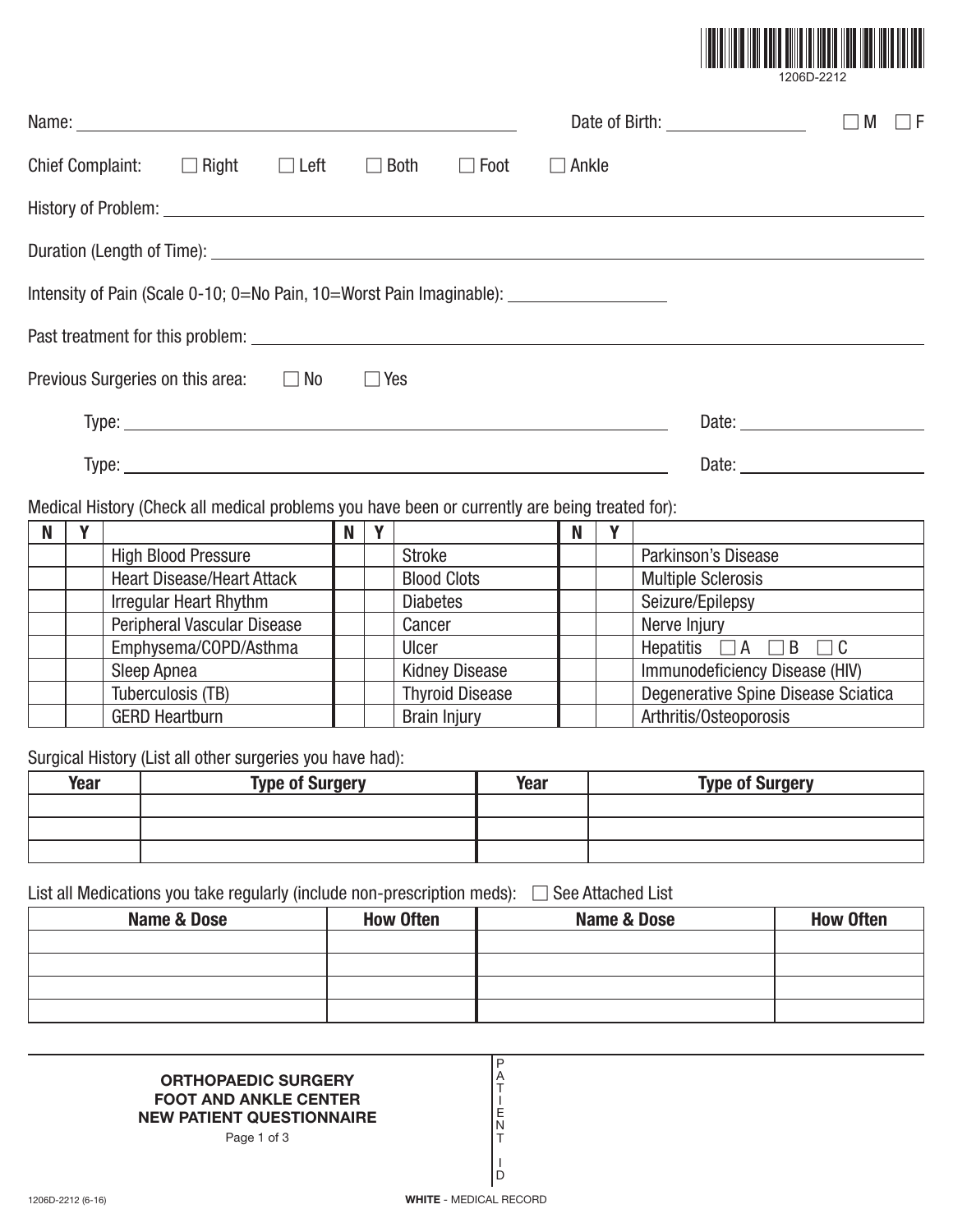Allergies:  $\Box$  No  $\Box$ If yes, please list medication and reaction to it below:

| <b>Medication</b> | <b>Reaction</b> | <b>Medication</b> | <b>Reaction</b> |
|-------------------|-----------------|-------------------|-----------------|
|                   |                 |                   |                 |
|                   |                 |                   |                 |

Complications (Check and explain any complications you have had after any of your surgeries):

| Infection: |                             | Pneumonia:              |
|------------|-----------------------------|-------------------------|
| Bleeding:  |                             | Lung Problems:          |
|            | <b>Blood Clot:</b>          | Severe Nausea/Vomiting: |
|            | <b>Anesthesia Reaction:</b> | Other:                  |

Social History:

| Occupation: _____________                                                                                                                   |                                  | $\Box$ Full Time $\Box$ Part $\Box$ Retired |
|---------------------------------------------------------------------------------------------------------------------------------------------|----------------------------------|---------------------------------------------|
| Do you drink alcohol? $\Box$ No $\Box$ Yes If yes, how much? $\Box$ 1-5 $\Box$ 6-10 $\Box$ 11-15 $\Box$ 16-20 $\Box$ 20 or more drinks/week |                                  |                                             |
| Do you currently smoke? $\Box$ No $\Box$ Yes                                                                                                |                                  |                                             |
| Did you ever smoke? $\Box$ No $\Box$ Yes                                                                                                    | If yes, number of packs per day: | For ______ years Year quit: ______          |
|                                                                                                                                             |                                  |                                             |

## Review of Symptoms (Check any recent/current problems, check symptoms or write in other):

| <b>N</b> | <b>System</b>             | <b>Symptoms/Problems</b>                                                    | <b>Other</b> |
|----------|---------------------------|-----------------------------------------------------------------------------|--------------|
|          | General                   | Fever, □ Unexplained Weight Loss/Gain, □ Weakness                           |              |
|          | Eyes/Vision               | Glasses, $\Box$ Blurred, $\Box$ Double, $\Box$ Dry Eyes                     |              |
|          | Ears, Nose, Throat, Mouth | $\Box$ Vertigo, $\Box$ Sinusitis, $\Box$ Hoarseness, $\Box$ Loss of Hearing |              |
|          | Heart                     | Chest Pain, $\Box$ Murmurs, $\Box$ Palpitations, $\Box$ Irregular Rhythm    |              |
|          | Lung                      | Short of Breath, $\Box$ Asthma, $\Box$ Cough, $\Box$ Wheezing               |              |
|          | Circulation               | Blood Clots, $\Box$ Swelling, $\Box$ Claudication, $\Box$ Varicosities      |              |
|          | <b>Digestive Tract</b>    | Diarrhea, $\Box$ Constipation, $\Box$ Ulcers, $\Box$ GERD, $\Box$ Pain      |              |
|          | Kidney/Urinary            | Stones, $\Box$ Burning, $\Box$ Itching, $\Box$ Bleeding                     |              |
|          | Skin/Breast               | Rash, Lump, $\Box$ Itching, $\Box$ Hair or Nails Change                     |              |
|          | Endocrine                 | Excess Thirst, $\Box$ Decreased Energy, $\Box$ Diabetes                     |              |
|          | Neurologic                | Balance, $\Box$ Numbness/Tingling, $\Box$ Seizure, $\Box$ Tremor            |              |
|          | Psychiatric               | Depressions, □ Anxiety, □ Sleep Disorder                                    |              |
|          | Blood/Lymph               | Bleeding Problems, $\Box$ Easy Bruising, $\Box$ Transfusion                 |              |
|          | Musculoskeletal           | Fracture, △ Arthritis, △ Motion Loss, △ Cramps/Spasms                       |              |

## **ORTHOPAEDIC SURGERY FOOT AND ANKLE CENTER NEW PATIENT QUESTIONNAIRE**

Page 2 of 3

P A T I E N T I D